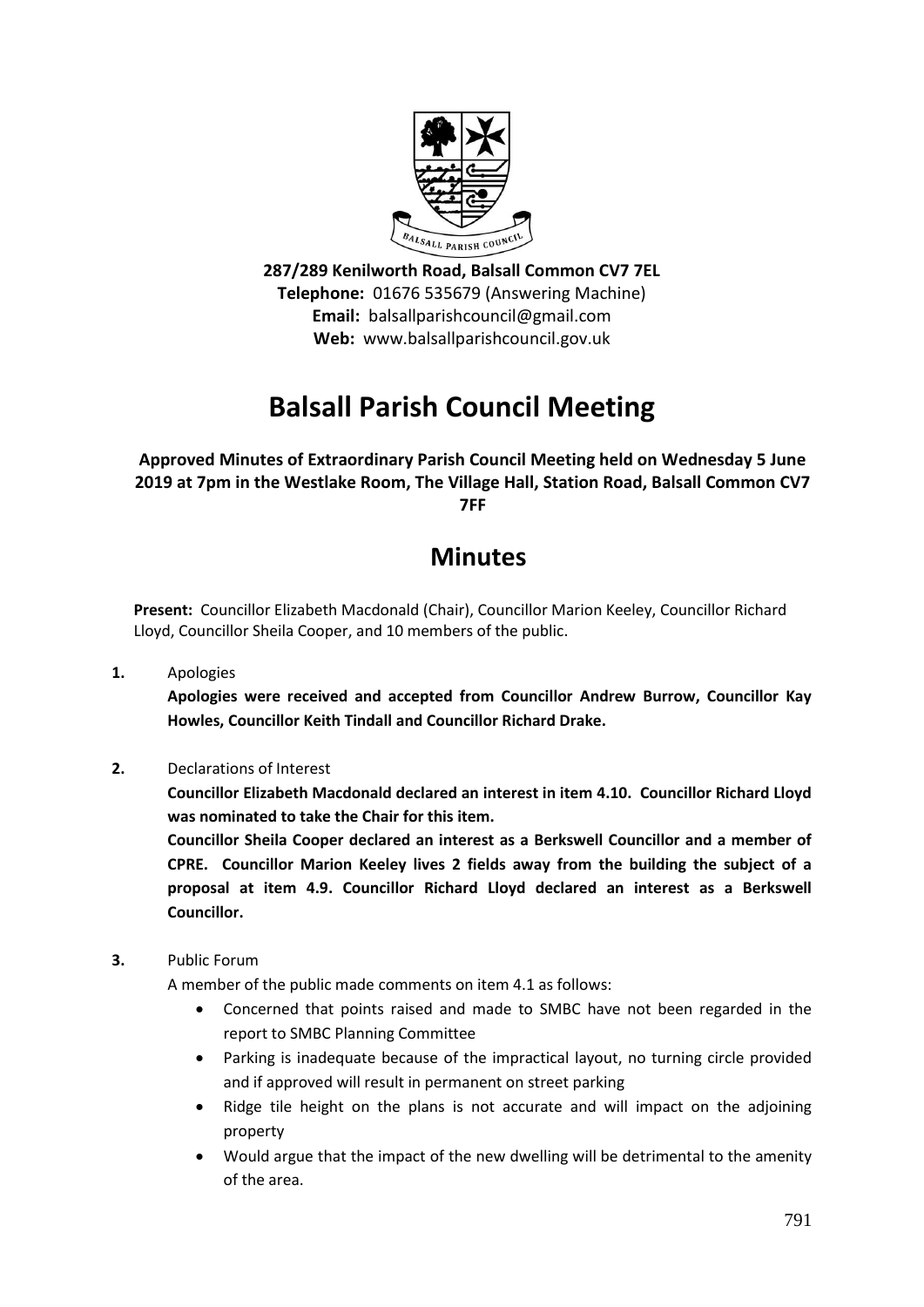Will be impact on rear windows of adjoining property

### **4. Planning Matters**

#### **(4.1) PL/2019/00043/PPFL**

### **132 Station Road, Balsall Common, Solihull CV7 7FF**

Change of use of empty veterinary premises (That may never had formal planning permission for business use, but whose ground floor was used as a veterinary surgery for 30+ years, with residential accommodation above) to entirely residential dwelling. Demolition of ground floor side/rear extension (Granted planning permission in 1996). Addition of a second two storey detached residential dwelling between 132 and 134 Station Road. Pre-application advice has been sought recently, reference PL/2018/02834/PREAPC.

Balsall Parish Council made an informal objection following the Parish Council Planning Committee Meeting of 1 May 2019 as follows. Object to the proposal on the following basis:

The three principal areas of neighbour concern, namely –

- Effect of the proposal on the character and appearance of the area.
- Effect of the proposal, associated proposed parking arrangements and their resultant impact on traffic, highway and pedestrian safety.
- The effects on the living conditions and amenity of the adjoining residents of 134 Station Road and also future occupants of 132 Station Road.

#### In addition:

- Over intensification of site development.
- Parking identified is not adequate and will have a negative impact on highway safety. Policy BE9 Local Parking Standards in the emerging Balsall Parish Neighbourhood Development Plan indicates that there should be 'at least three off- road parking places for four or more bedroom dwellings (excluding garages).'
- Negative impact on neighbour amenity and the unacceptable proximity to windows of habitable rooms both for 134 (existing) and 132 Station Road (proposed).
- The development at first floor level is not 2m from the boundary between the new dwelling and 134 or 132 Station Road and is out of character with the openness between dwellings characteristic of the neighbourhood.
- The development will not provide any front gardens for 132 Station Road and the proposed dwelling which is not in keeping with the character with the area (Balsall Parish Neighbourhood Development Planning Character Assessment Zone F).

The council also understand that the residents of 134 Station Road have written a letter of objection in more detail to those summarised above.

Amended plans have been submitted since this date.

**Resolved to submit all previous comments made informally that are restated formally and in addition the council wish to stress these points of serious objection to the proposal as amended.**

**1. The parking provision indicated for both the new dwelling and existing premises is both impractical and inadequate. The existing veterinary premises converted to**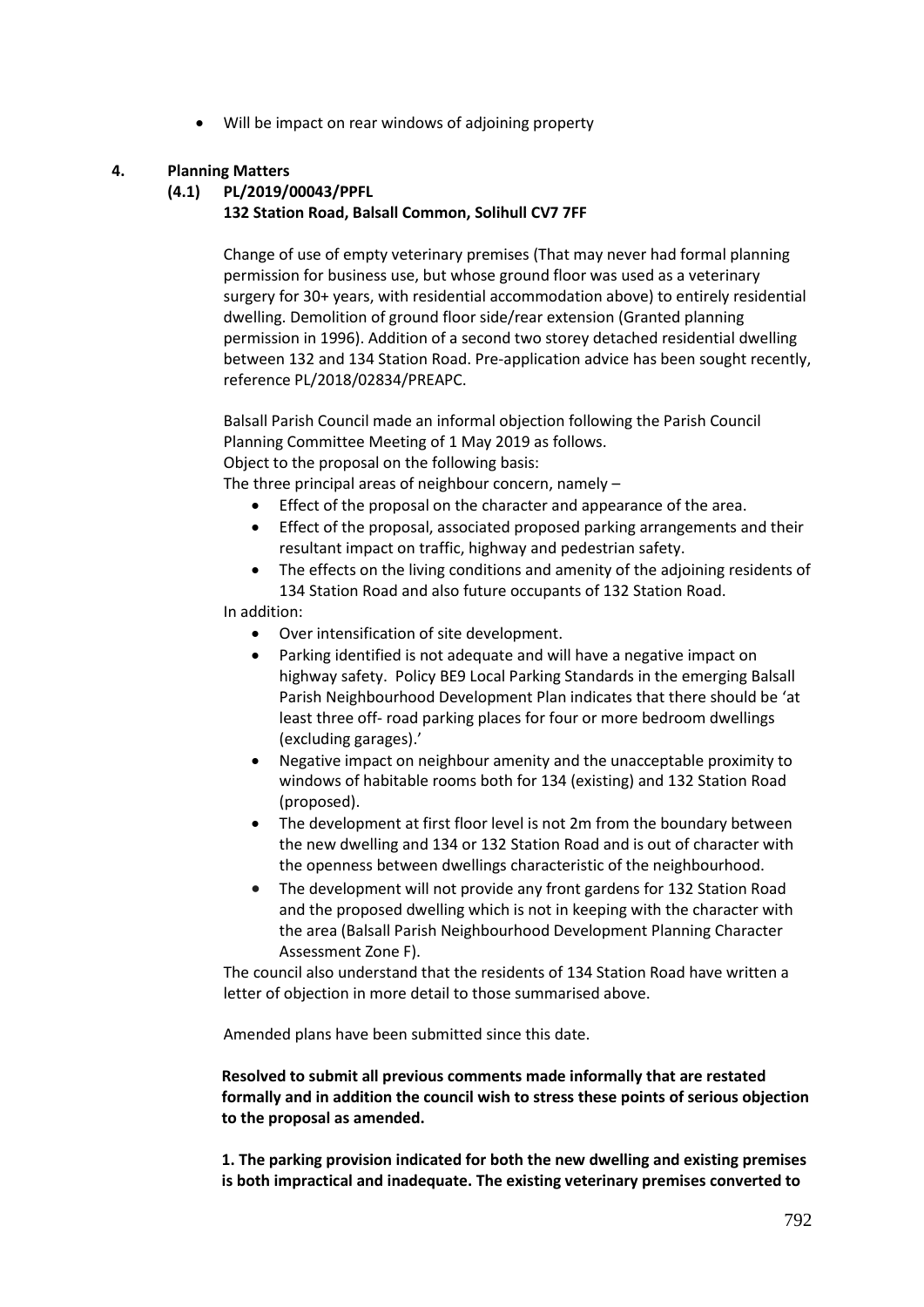**a 5 bedroom house with no garage will require more than two car parking spaces if on-street parking on Station Road is to be avoided. The configuration of parking and manoeuvring is unworkable and the council request the visit of the Highways officer to explain to the council how the proposal will work in practice to avoid having a negative impact on the highway and highway safety.**

**2. The character and appearance will be adversely affected as inevitably, existing hedges and verges will be removed to allow car movement.**

**3. Constructing a new two storey house on the boundary line on one side of the new plot and to a metre away from an existing dwelling does not provide sufficient separation between dwellings See SMBC House Extension Guidelines SPG 2010 which states:**

**p11: " The space around a dwelling and the gap(s) (if any) to the boundary usually make a very important contribution to the appearance of the house and the character of your neighbourhood. First floor extensions are therefore of particular concern, and the Council is anxious that such gaps are protected so that detached and semi-detached homes do not appear to be terraced, cramped, or unreasonably 'squeezed' into the plot. In some cases, in roads characterised by spacious settings, the gap to the boundary should never be filled, or the space to the boundary may need to be more generous. This is to protect the spacious character of the area and not necessarily to prevent terracing." This area is spacious in character with many gaps between houses affording views to gardens and trees behind the frontage. This development of a new dwelling does not follow this character. Although not an extension, the new dwelling should from the outset comply with this policy statement.**

#### **(4.2) PL/2019/01248/TPO**

7A Burberry Grove, Balsall Common, Solihull CV7 7RB Reduce by up to 5m 1 No. oak tree **Resolved to object strongly on the basis that the reduction is excessive and request that the Tree Officer is involved.**

#### **(4.3) PL/2019/01179/MINFHO**

17 Asbury Road, Balsall Common, Solihull CV7 7QN Single storey rear extension

**Resolved to make no comment.**

#### **(4.4) PL/2019/01178/MINFHO**

#### **19 Shenstone Drive, Balsall Common, Solihull CV7 7PG**

Single storey rear and side extension to form new dayroom and family room extensions.

**Resolved object in line with SMBC planning guidance contained in the SPD House Extension Guidelines namely:** 

**P12. 'Some modern estates within the Borough are characterised by an "open plan" approach. This will include areas of open space on road corners and alongside properties. Such areas are very important to the appearance of the area and the Council will generally not allow them to be incorporated into a scheme for**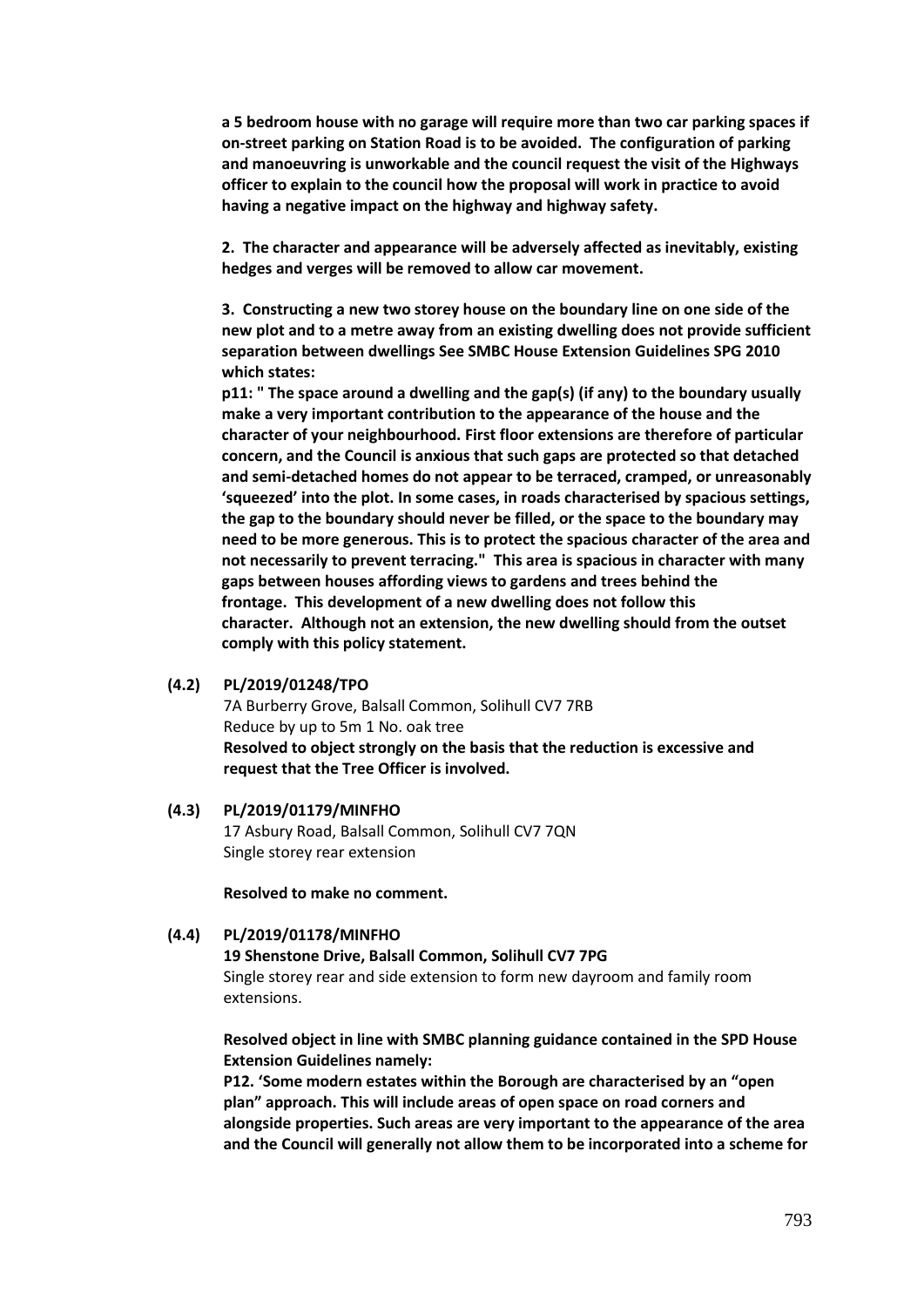**the extension of the property in their entirety, although some limited encroachment may be acceptable for a suitably designed scheme.' 'The space on corner plots between the dwelling and the road makes an important contribution to the open and green character of suburban areas and often emphasises a road junction. As each corner plot is unique, a side or indeed rear extension will need to be considered in context with the surrounding area, the building line to the rear of the plot and any existing landscaping features. Side extensions should not compromise road safety or visibility splays. A side extension must be in proportion to the existing dwelling and a generous gap should normally be retained to preserve the openness of the corner plot.'**

#### **(4.5) PL/2019/01289/MINFHO**

1 Dunchurch Close, Balsall Common, Solihull CV7 7PN Single storey front extension

**Resolved to object as the extension is not compliant with the SMBC SPD House Extension Guidelines namely:**

**P9. 'Extensions to the front of your house or any elevation that fronts a highway can often be obtrusive and such proposals are unlikely to be given planning permission where they introduce a prominent addition, detract from the overall appearance of the dwelling or unbalance existing harmony in the case of semidetached and terraced properties.'**

#### **(4.6) PL/2019/01240/PPFL**

Box Moor, Meer End Road, Meer End, Solihull Erect hay barn

**Resolved to object on the basis that this is inappropriate development in a Green Belt location and that exceptional circumstances have not been substantiated. It is noted that this would be the third building for hay storage on a plot of around 6 acres. The unconventional design including windows in the roof is not characteristic of a hay barn.**

#### **(4.7) PL/2019/00900/PPFL**

Fernhill Barns, Fernhill Lane, Balsall Common, Solihull Change of use to residential curtilage and use of existing structure for additional residential accommodation to serve barns 1&3

#### **Resolved to object on the basis this development would cause a disproportionate addition in the Green Belt in contravention of the NPPF.**

**(4.8) PL/2019/00799/MINFHO** 12 Gipsy Lane, Balsall Common, Solihull CV7 7FW Construct a new orangery to the rear of the property off the kitchen

#### **Resolved to make no comment.**

**(4.9) PL/2019/00796/PPOL** Stable Building, Oldwich Lane East, Fen End, Solihull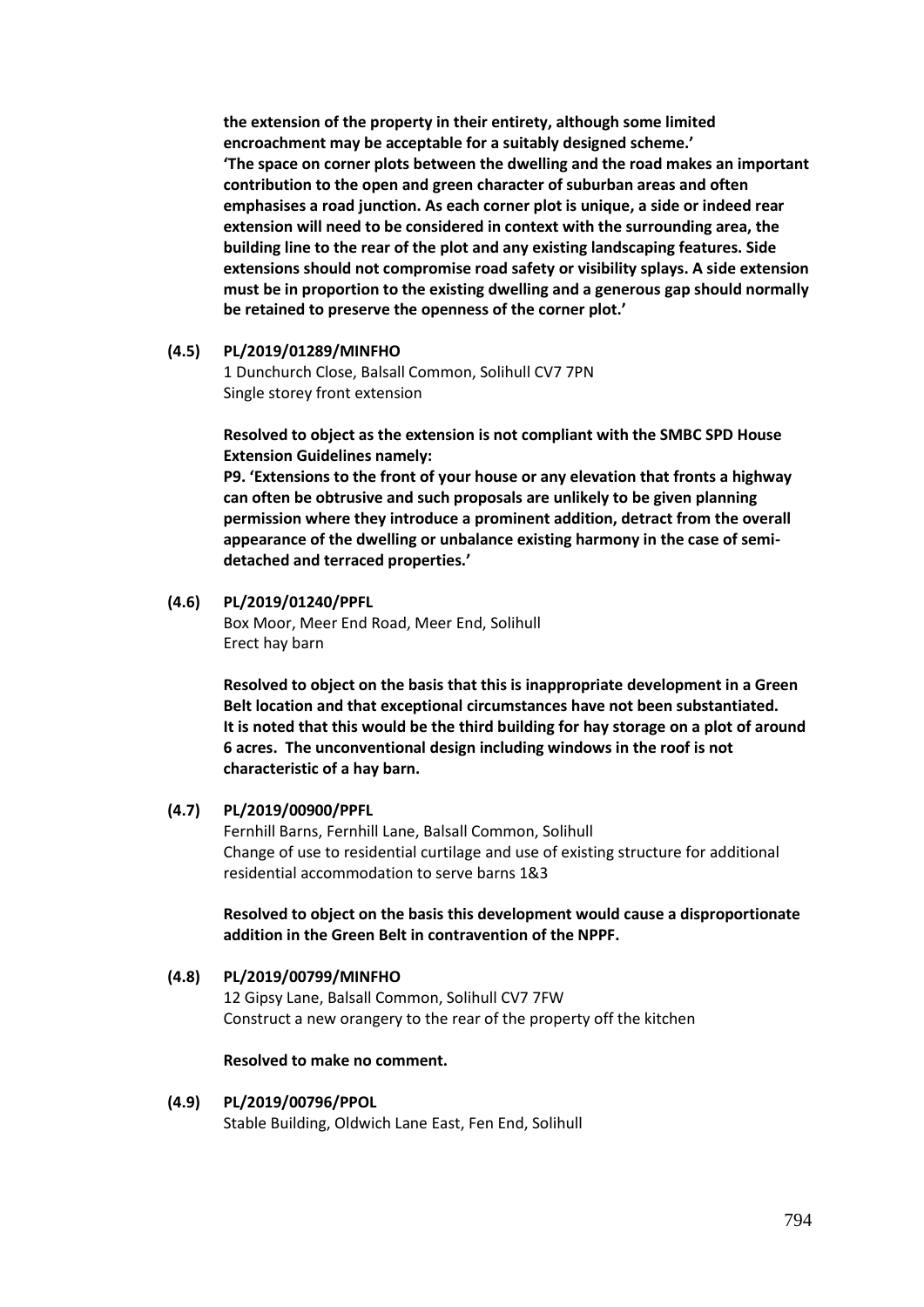Outline application for demolition of stable and erection of chalet bungalow with access and layout only. (Appearance, landscape and scale are all reserved matters to be approved at a later date)

**Resolved to strongly object to this inappropriate development in the Green Belt. In addition:**

- **The existing building has not been built in the approved location on the site.**
- **The use of the existing building is not as applied for being used as storage since constructed, with no stables provided.**
- **Confusion in what it being applied for, the application form indicates access and layout however there are no plans of access detail.**
- **the proposed access from the lane is on a right angle bend.**

**Councillor Richard Lloyd took the Chair at this point and Councillor Elizabeth Macdonald left the meeting.**

#### **(4.10) PL/2019/01373/MINFHO**

45 Laurels Crescent, Balsall Common, Solihull CV7 7ED Single storey rear extension

#### **Resolved to make no comment.**

#### **Councillor Elizabeth Macdonald re-joined the meeting and took the Chair.**

#### **5. Informal Consultation**

#### **PL/2019/01276/HS2DIS**

Park Lane/Waste Lane, Berkswell, Solihull

Development authorised by the High Speed Rail (London-West Midlands)Act 2017 relating to submissions under Schedule 17 (6) for approvals of Lorry Routes (LR): A452 Park Lane compound (Leave A45 roundabout, A452 southbound, exit A452 at Park Lane to site access) and B4101

Waste Lane Compounds (Leave A45 roundabout, A452 southbound, exit A452 onto B4101 Waste Lane to site access) for the enabling works submissions ref: 1EW04-LMJ-TP-SCH-NS01\_NL05-051001.

**Resolved to adopt the submission prepared by Councillor Elizabeth Macdonald including inputs from Councillor Marion Keely and Councillor Richard Lloyd. Appendix attached.**

#### **6. Formal Notice and Statement of Representations Procedure: Section 20 of The Planning and Compulsory Purchase Act 2004 And Regulation 19 of the Town and Country Planning (Local Planning) (England) Regulations 2012**

Notice of Consultation on Policy Mcs 10 – Underground Coal Gasification - Warwickshire Minerals Plan 2018

Warwickshire County Council is consulting on the policy and its accompanying justification, between Tuesday 28th May 2019 and Tuesday 9th July 2019 (closing at 5pm). This policy was part of the proposed the Council for submission for independent examination but was unintentionally omitted from the version of the proposed Plan which was published during the consultation that took place between 31st October 2018 and 12th December 2018.